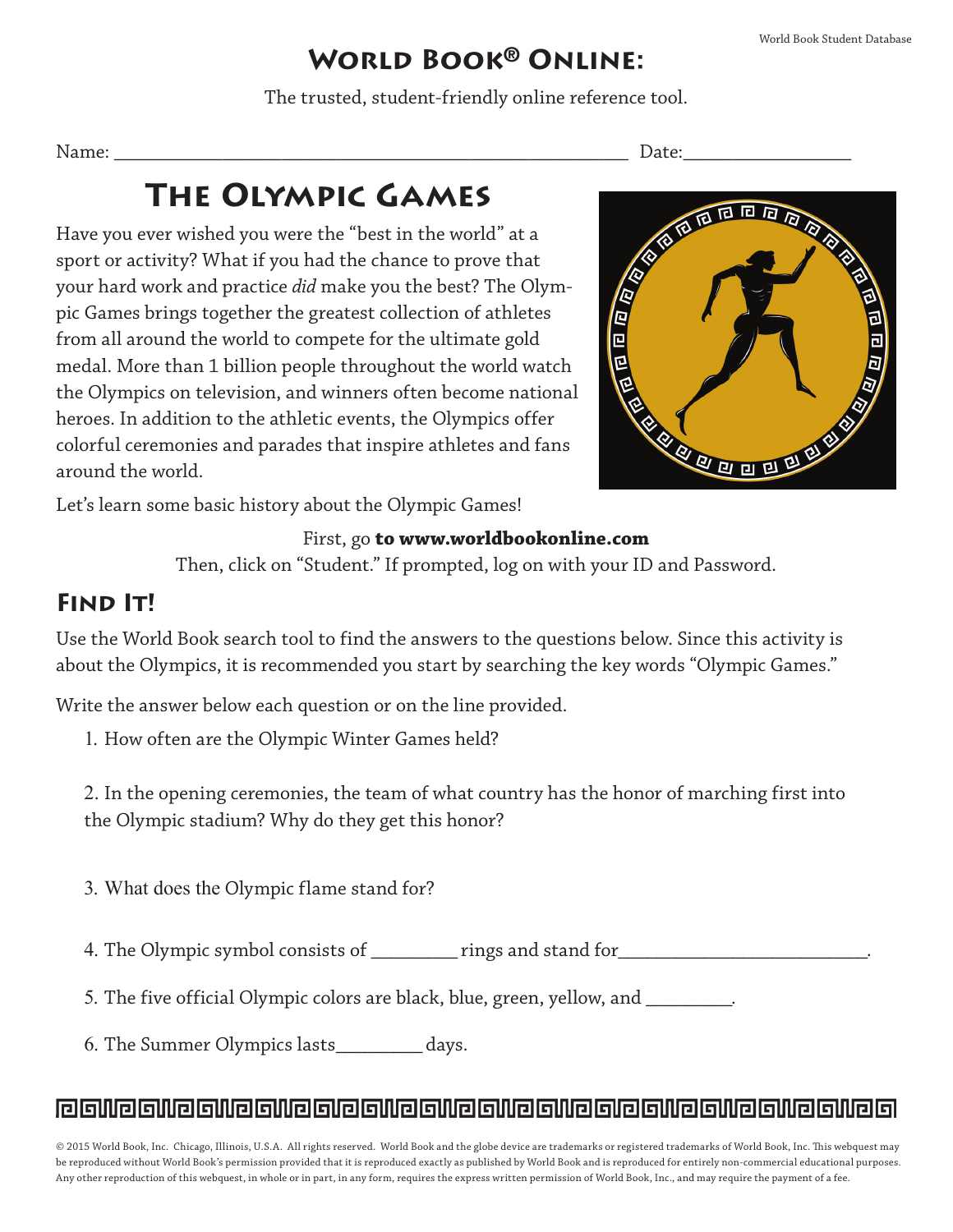- 7. Athletes in the Summer Olympics compete in: (circle one)
	- (1) About 130 events.
	- (2) About 190 events.
	- (3) About 270 events.
	- (4) About 300 events.
- 8. True or false? More than 10,000 athletes take part in the Summer Games.
- 9. About \_\_\_\_\_\_\_\_\_ countries compete in the Winter Olympics.
- 10. True or false? The only event in the first 13 games of the ancient Olympic Games was the broad jump.
- 11. The first recorded Olympic contest took place in what year?
- 12.The first modern Olympic Games were held in what year?
- 13. Jim Thorpe was the first athlete to win what events in a Summer Olympics?
- 14. The first separate Winter Games was held in what city?
- 15. Name the woman who won the figure skating event in the Winter Games, then went on to star in Hollywood musicals.
- 16.Who was the first American woman sprinter to win three gold medals at track and field events at the Summer Games? (Hint: The answer can be found in the caption of this athlete's picture within the Olympic Games article.)
- 17. Babe Didrikson competed for what country in the 1932 Olympics?
- 18.What event did Muhammad Ali win at the 1960 Summer Olympics?
- 19. Who was the first gymnast to receive a perfect score of 10 in the Olympic Games?

## ra alile alile alile alile alile alile alile alile alile alile alile alile alile a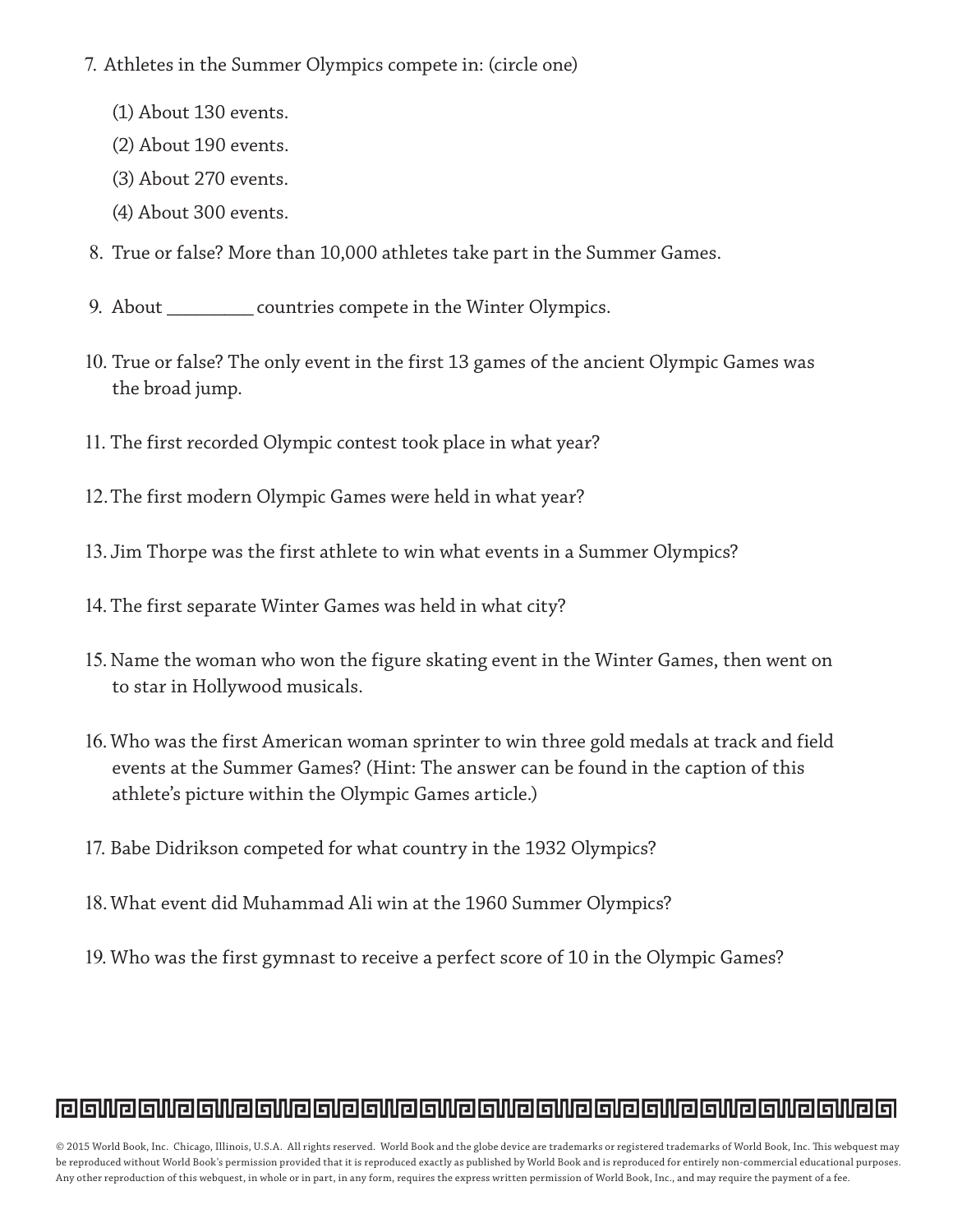#### **Watch it!**

Within the World Book article Olympic Games, you will find the video "Jesse Owns at the 1936 Summer Olympic Games." Watch the video and answer the following questions.

20. According to the video, what did Hitler attempt to do at the 1936 Olympics?

21. Explain how Jesse Owen's success embarrassed Hitler at the 1936 Olympics.

## **Go Back in Time!**

The Back in Time feature (found in the article "Related Information" tab) offers historic articles from past World Book Year Books. These articles remain untouched from the year they were written, offering a firsthand account of the experiences and perceptions reflective of the day. Go to the Back in Time feature in the Olympic Games article. Choose one article from any year and fill in the questions below.

- 22. Year the article was written:
- 23. What topics seem to be of most importance during the year your chosen article was written? Explain what topics are included in the article and what that tells you about the priorities of the Olympics at that time.

## <u>la silia silia silia silia silia silia silia silia silia silia silia silia si</u>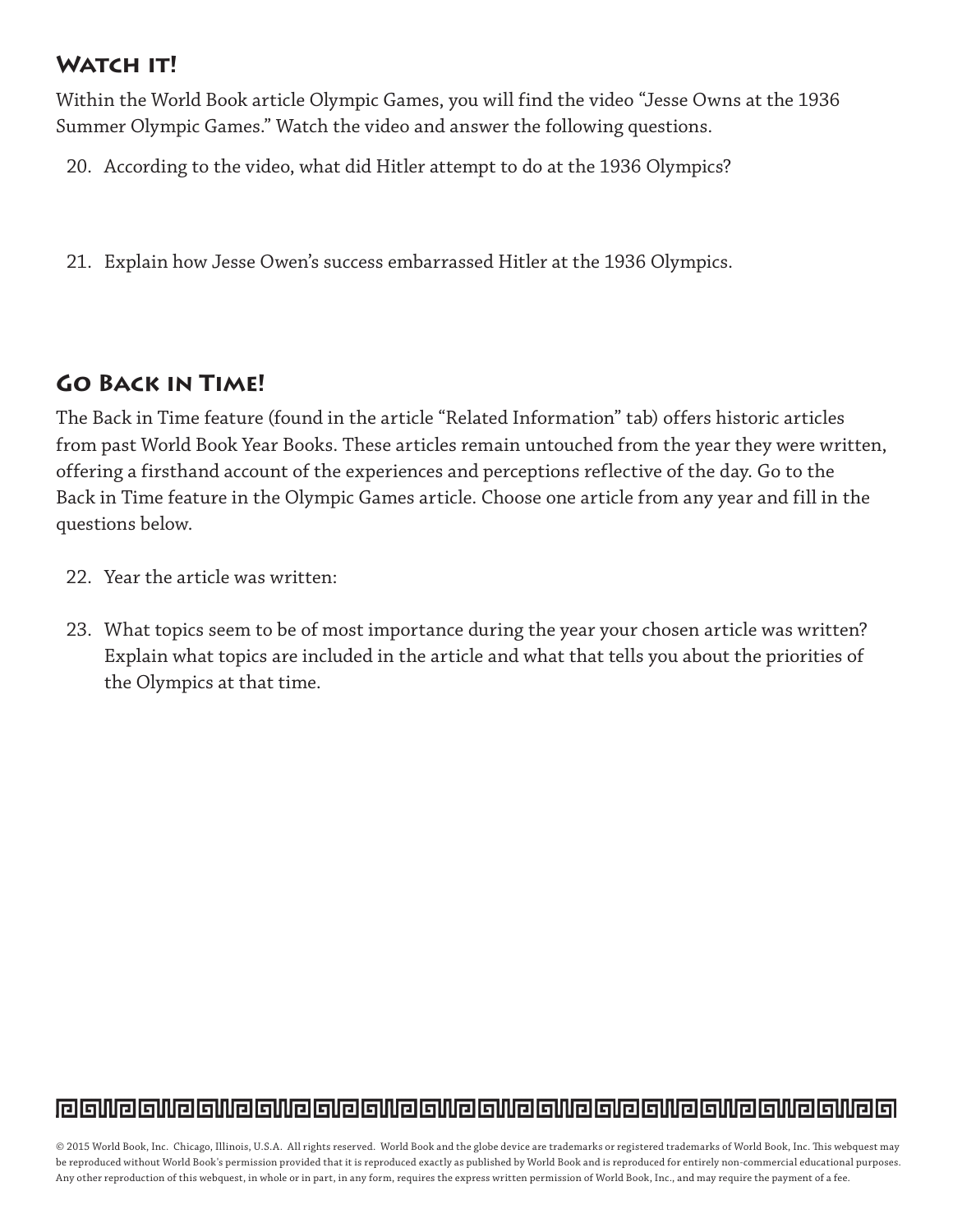#### **MATCH IT!**

Match the names and dates in Column A with the questions in Column B.

| <b>COLUMN A</b>                    | <b>COLUMN B</b>                                                                                                                  |
|------------------------------------|----------------------------------------------------------------------------------------------------------------------------------|
| 1. Birgit Fischer-Schmidt          | A. This organization selects the host cities for the Summer and<br>Winter Olympics.                                              |
| 2.776 B.C.                         | B. Professional athletes can compete in all Olympic sports, except<br>this one.                                                  |
| 3. Jim Thorpe                      | C. The ancient Olympic Games were dedicated to this god.                                                                         |
| 4. Baron Pierre de Coupertin       | D. This American athlete was the hero of the 1912 Olympics.                                                                      |
| 5. Zeus                            | E. This Finnish runner won nine gold medals in three Olympics during<br>the 1920's.                                              |
| 6. Johnny Weissmuller              | F. The first Olympic Games were held in this year.                                                                               |
| 7. Boxing                          | G. This American swimmer competed in the 1924 Olympics and<br>became a popular movie actor.                                      |
| 8. Eric Heiden                     | H. This Norwegian figure skater won gold medals in 1928, 1932, and<br>1936 and then starred in several Hollywood movie musicals. |
| 9. International Olympic Committee | I. This woman is considered the first American female Olympic star.                                                              |
| 10. Paavo Nurmi                    | J. These two American sprinters each won four gold medals in a single<br>Summer Games.                                           |
| 11. A.D. 393                       | K. This American president led an international boycott of the<br>Summer Games in Moscow.                                        |
| 12. Usain Bolt                     | L. The year the first modern Olympics were held.                                                                                 |
| 13. Sonja Heinie                   | M. This woman was the first Canadian figure skater to win an<br>Olympic gold medal.                                              |
| 14. Jean-Paul Killy                | N. The first man to win the 5,000-meter, 10,000-meter, and marathon<br>races in the same Olympics.                               |
| 15. Babe Didrikson                 | O. The year the first Winter Olympic Games were held.                                                                            |
| 16.1896                            | P. A French skier won three Olympic gold medals during the 1960's<br>and became an international celebrity.                      |
| 17. Jesse Owens and Carl Lewis     | Q. This American speed skater won all five races in the 1980 Winter<br>Olympics.                                                 |
| 18. Barbara Ann Scott              | R. This speed skater was the first American woman to win gold medals<br>in three consecutive Winter Games.                       |
| 19.1924                            | S. The first athlete in any sport to win two gold medals in each of<br>five Olympics.                                            |
| 20. Emil Zatopek                   | T. The Jamaican sprinter who set three world records at the 2008<br>Summer Games.                                                |
| 21. Jimmy Carter                   | U. The Frenchman who organized the first modern Olympics.                                                                        |
| 22. Bonnie Blair                   | V. The Romans banned the original Olympic Games in this year.                                                                    |